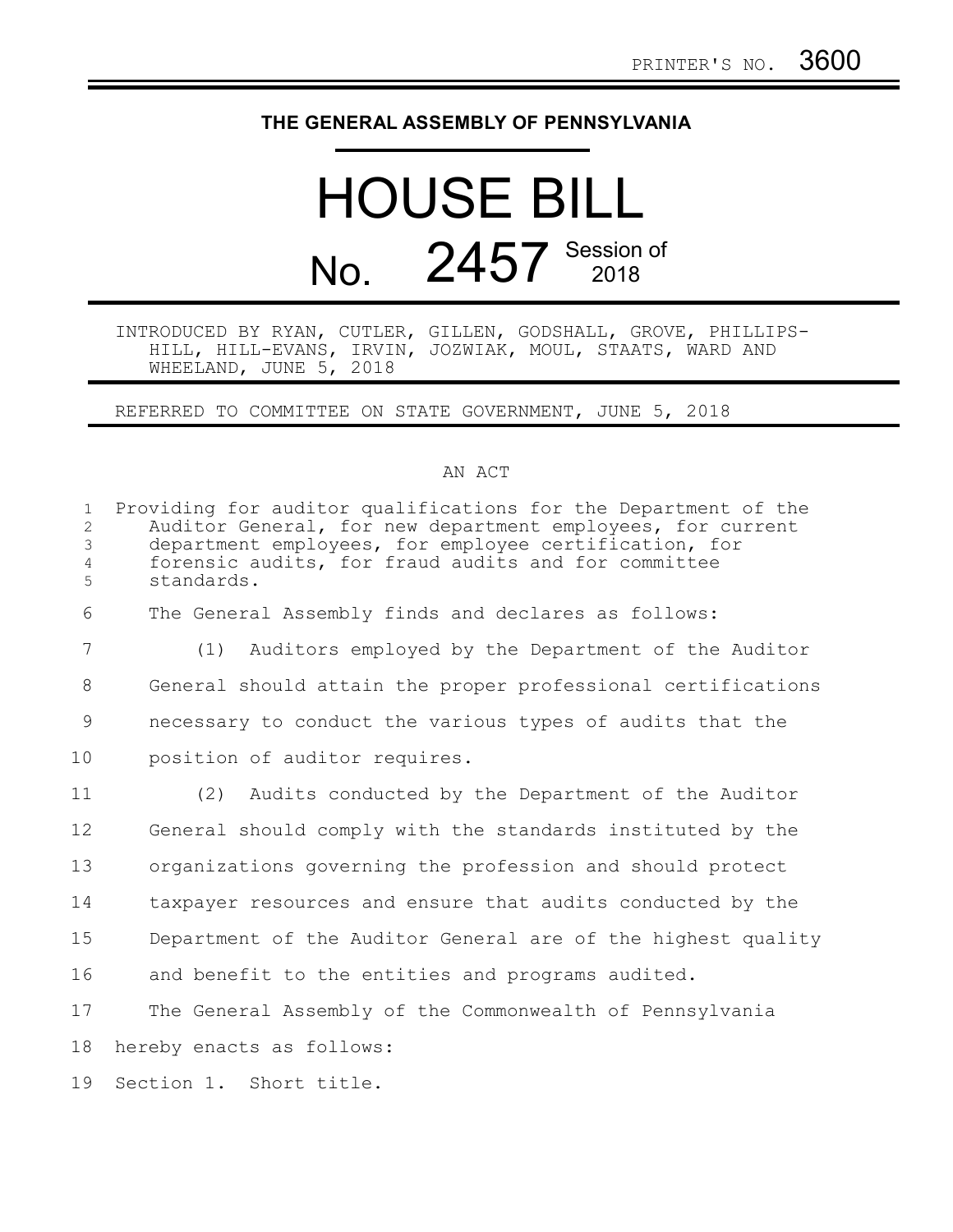This act shall be known and may be cited as the Auditor General Employee Qualification Act. 1 2

Section 2. Definitions. 3

The following words and phrases when used in this act shall have the meanings given to them in this section unless the context clearly indicates otherwise: 4 5 6

"Certified fraud examiner." An individual who has satisfied the requirements of the Association of Certified Fraud Examiners to become a certified fraud examiner. 7 8 9

"Certified internal auditor." An individual who has satisfied the requirements of The Institute of Internal Auditors to become a certified internal auditor. 10 11 12

"Certified public accountant." The term shall have the same meaning as defined in the act of May 26, 1947 (P.L.318, No.140), known as the CPA Law. 13 14 15

"Chartered Global Management Accountant." An individual who meets the requirements of the Association of Certified Fraud Examiners or the Chartered Institute of Management Accountants to become a Chartered Global Management Accountant. 16 17 18 19

"Department." The Department of the Auditor General of the Commonwealth. 20 21

"Financial audit." An examination of an entity's financial records to determine and verify the accuracy and reliability of the entity's records. 22 23 24

"Forensic audit." An examination of an entity's financial information with the purposes of determining if the entity's financial information is accurate and lawful. 25 26 27

"Fraud audit." An examination of an entity's financial information for the purposes of proving or disproving whether fraudulent activity has occurred. 28 29 30

20180HB2457PN3600 - 2 -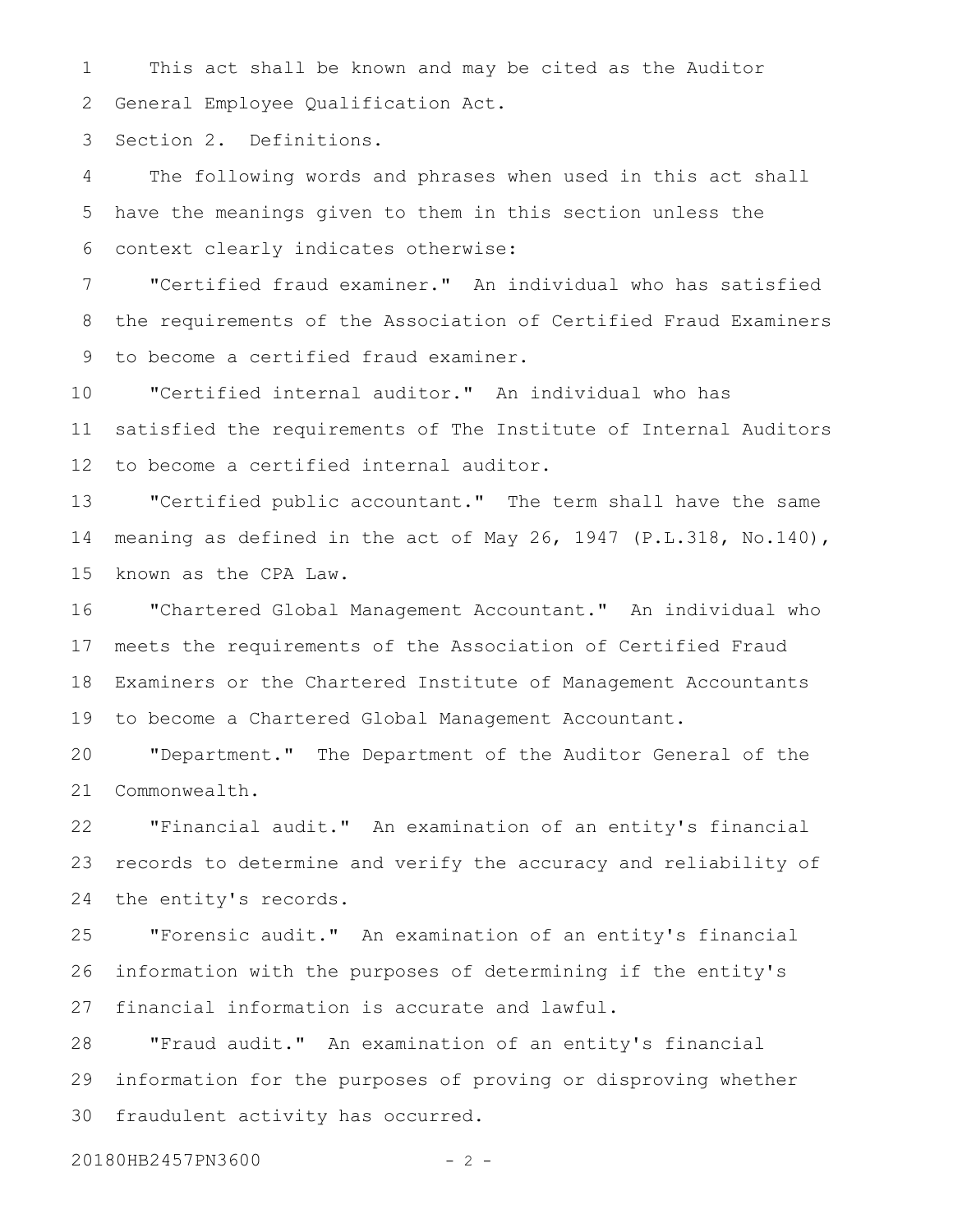"Management letter." A written communication that states or implies: 1 2

(1) Assurance as to the reliability of attested information, compiled financial statements or assessments of the status or performance of a State agency. 3 4 5

(2) The issuer of the written communication has special knowledge or competence in accounting or auditing arising from: 6 7 8

(i) The name or title of the issuer or individual employed by or affiliated with the issuer indicating that the individual is an accountant or auditor. 9 10 11

(ii) The contents of the written communication. "Performance audit." A comprehensive evaluation or a specific program or account of an entity, including: 12 13 14

(1) The effectiveness, efficiency and economy with which resources are managed and consumed. 15 16

17

(2) Findings based on paragraph (1).

(3) Recommendations for improvement submitted in a management letter. 18 19

"Qualified financial auditor." A certified public accountant who has at least two years of auditing experience. 20 21

"Qualified forensic auditor." An individual who is a certified public accountant and a certified fraud examiner. "Qualified fraud auditor." A certified fraud examiner. 22 23 24

"Qualified performance auditor." A certified internal auditor, certified fraud examiner, public accountant or Chartered Global Management Accountant who possess a minimum of five years of experience conducting performance audits or operational audits of private or public entities. 25 26 27 28 29

"State agency." An office, department, authority, board or 30

20180HB2457PN3600 - 3 -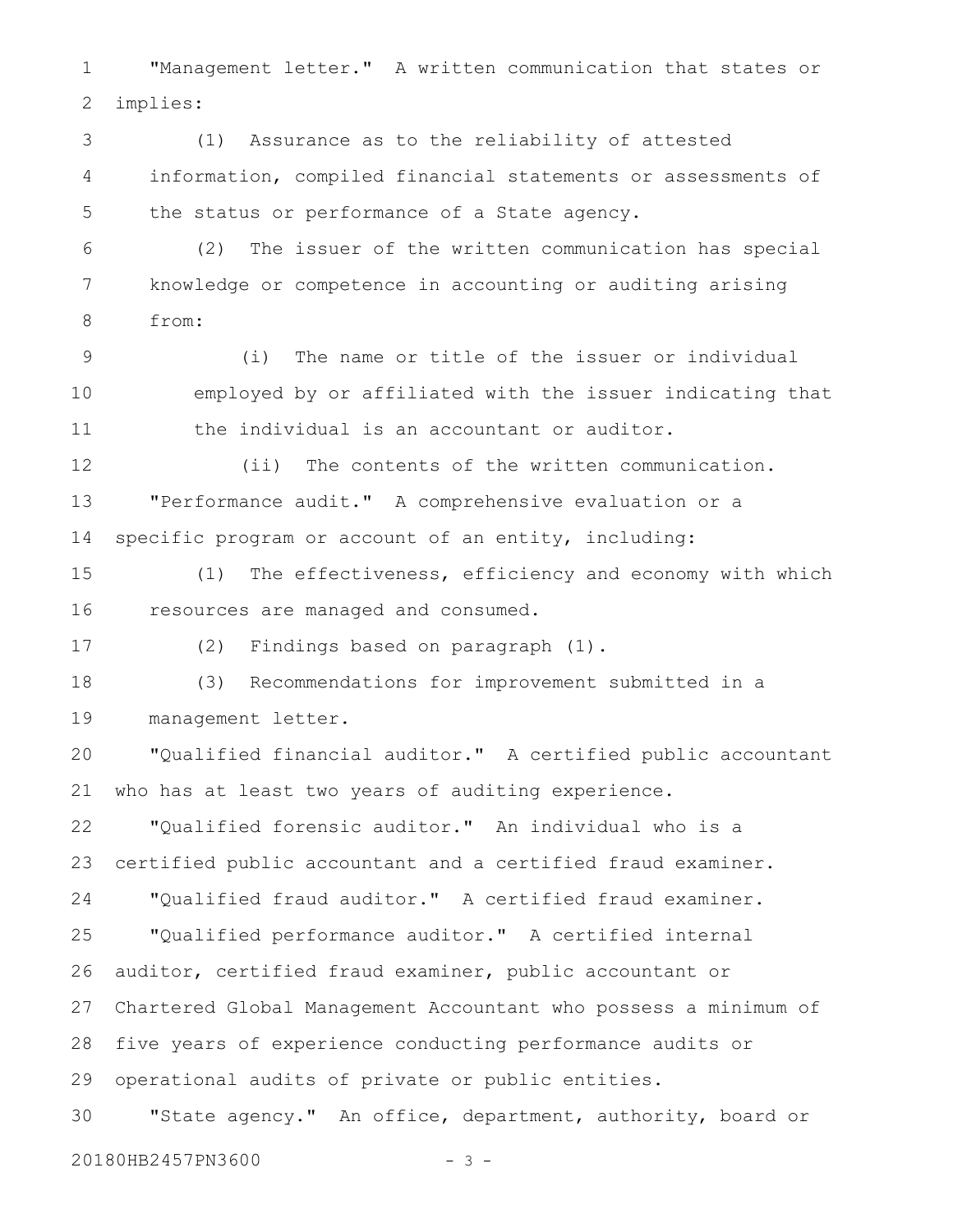commission of the executive branch. 1

Section 3. Auditor qualifications. 2

Department employees conducting an audit shall be adequately qualified to conduct the type of audit involved. Employees shall possess the following qualifications: 3 4 5

(1) Employees conducting performance audits shall be qualified performance auditors. 6 7

(2) Employees conducting financial audits shall be qualified financial auditors. 8 9

(3) Employees conducting forensic audits shall be qualified forensic auditors. 10 11

(4) Employees conducting fraud audits shall be qualified fraud auditors. 12 13

Section 4. New department employees. 14

An employee hired by the department after the effective date of this section may not conduct audits or participate in the auditing process of audits for which the employee is not qualified under section 3. 15 16 17 18

Section 5. Current department employees. 19

(a) General rule.-- A department employee hired prior to the effective date of this section shall be permitted to continue conducting the same type of audits which the employee conducted prior to the effective date of this section for a period of five years after the effective date of this section. 20 21 22 23 24

(b) Limitation.--After the conclusion of the five-year period under subsection (a), the department employee may not conduct or participate in an auditing process for which the employee is not qualified under section 3. 25 26 27 28

Section 6. Employee certification. 29

(a) Department policy.--The department shall develop a 30

20180HB2457PN3600 - 4 -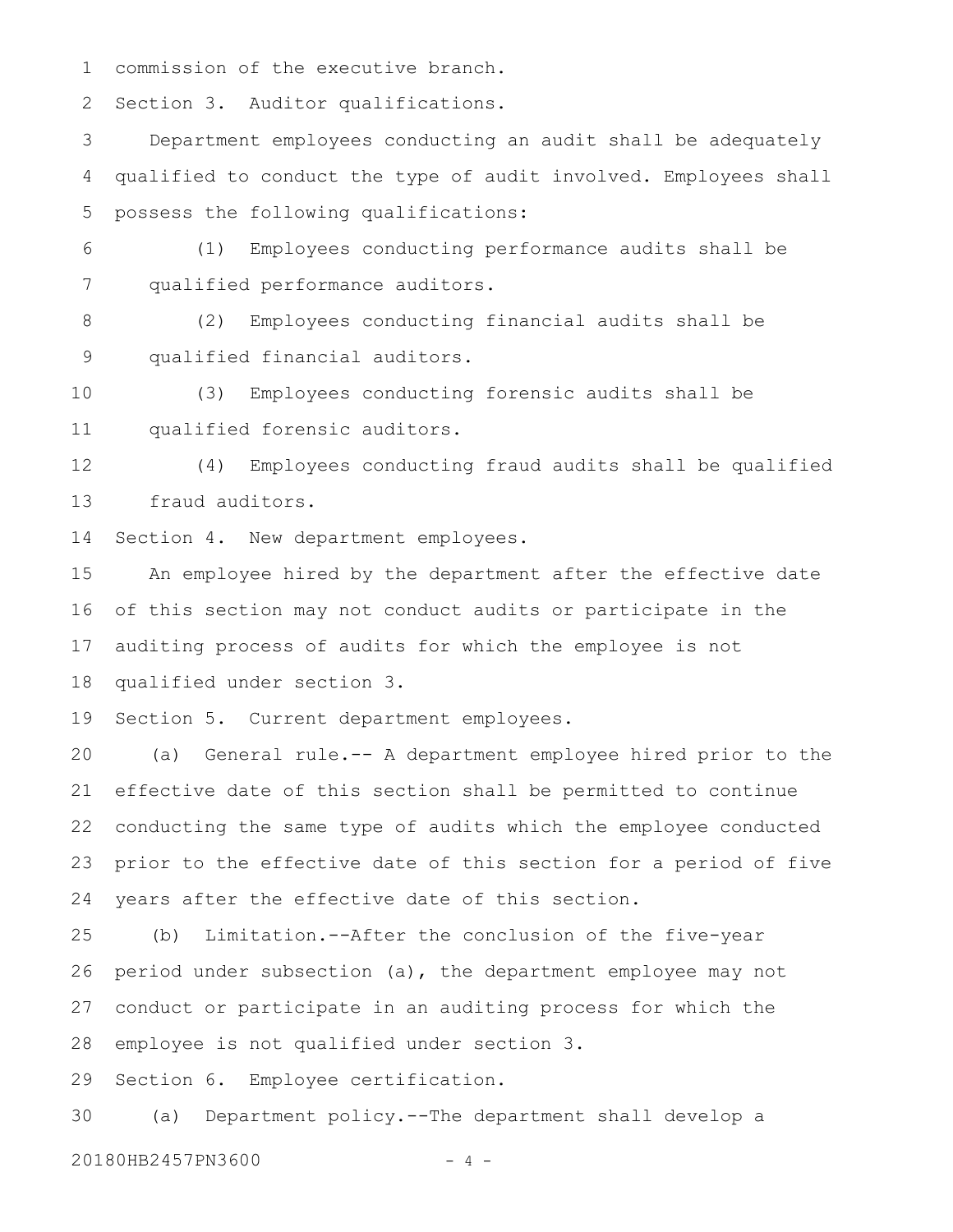policy encouraging an employee to obtain the proper certification necessary to conduct an audit which the employee's job requires. The policy shall: 1 2 3

(1) Direct an employee to the resources necessary to obtain a certification under section 3. 4 5

(2) Include provisions that allow the department to collaborate with an employee to ensure that the employee has adequate time and resources to complete a certification necessary to maintain the employee's employment. 6 7 8 9

(b) Financial incentives.--The department shall provide financial incentives for an employee who becomes certified in order to assist the employee with the cost of necessary continued professional education. 10 11 12 13

Section 7. Forensic audits. 14

(a) Department forensic audits.--The department may perform a forensic audit if any of the following occur: 15 16

(1) A forensic audit is requested by a State agency. The department may appoint a qualified forensic auditor not currently employed by the Commonwealth to perform the forensic audit, and the requesting State agency shall be responsible for the cost incurred by the performance of the forensic audit. 17 18 19 20 21 22

(2) The department receives an indication when lawfully performing an audit on an entity that sufficient records or information are not available to complete the audit. 23 24 25

(3) A forensic audit is requested by the Governor, the chairperson or minority chairperson of the Appropriations Committee of the Senate or the chairperson or minority chairperson of the Appropriations Committee of the House of Representatives. 26 27 28 29 30

20180HB2457PN3600 - 5 -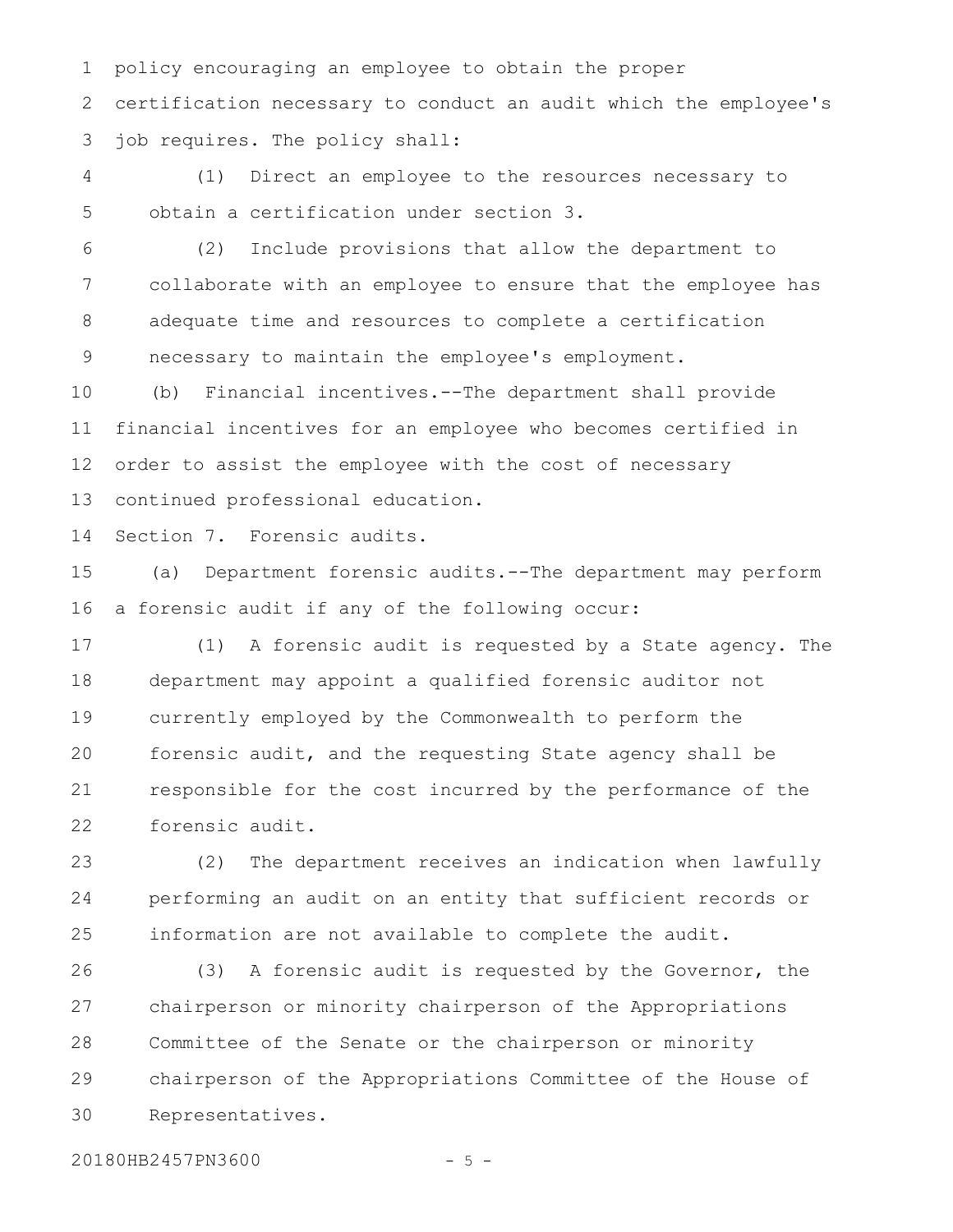(b) Forensic audit results.-- 1

(1) The department shall provide the results of a forensic audit to the Governor, the chairperson and minority chairperson of the Appropriations Committee of the Senate and the chairperson and minority chairperson of the Appropriations Committee of the House of Representatives. 2 3 4 5 6

(2) If the results contain evidence of suspected criminal activity, the department shall provide the results to the Office of Attorney General. 7 8 9

Section 8. Fraud audits. 10

(a) Department fraud audits.--The department may perform a fraud audit if any of the following occur: 11 12

(1) A fraud audit is requested by a State agency. If requested by a State agency, the department may appoint a qualified fraud auditor not currently employed by the Commonwealth to perform the fraud audit, and the requesting State agency shall be responsible for the cost incurred in the performance of the fraud audit. 13 14 15 16 17 18

(2) The department receives an indication when lawfully performing an audit on an entity that fraudulent activity or other criminal activity may have occurred. 19 20 21

(3) A forensic audit is requested by the Governor, the chairperson or minority chairperson of the Appropriations Committee of the Senate or the chairperson or minority chairperson of the Appropriations Committee of the House of Representatives. 22 23 24 25 26

(b) Fraud audit results.-- 27

(1) The Department shall provide the results of a fraud audit to the Governor, the chairperson or minority chairperson of the Appropriations Committee of the Senate and 28 29 30

20180HB2457PN3600 - 6 -